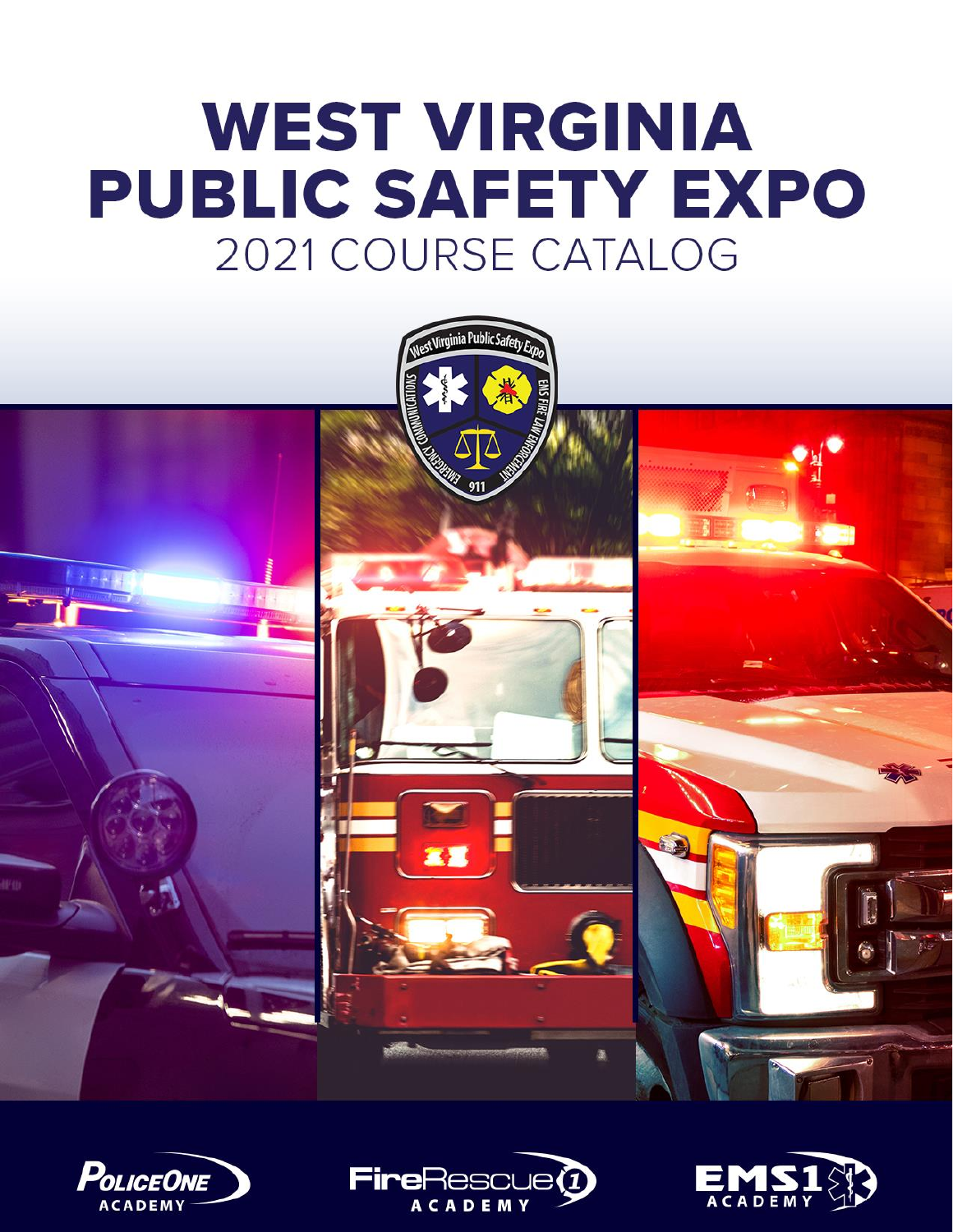## **Contents**



**[Fire Courses](#page-2-0)** 102 Courses

**[p1](#page-2-0)**



**Police [Courses](#page-6-0)** 147 Courses

**[p5](#page-6-0)**



**[EMS Courses](#page-11-0)** 207 Courses

**[p10](#page-11-0)**



**[Dispatch](#page-18-0) Courses** 11 Courses

**[p17](#page-18-0)**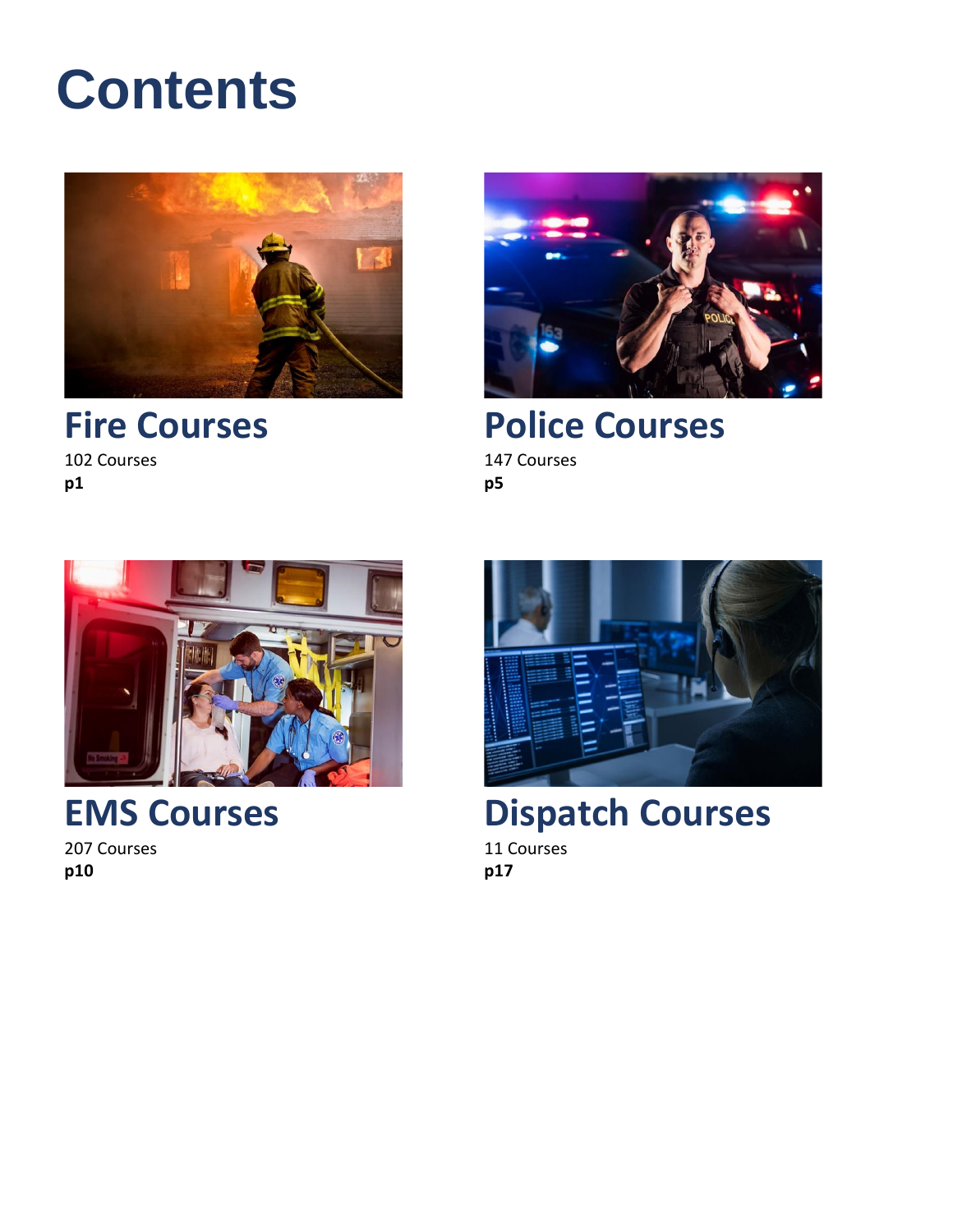### <span id="page-2-0"></span>**Fire Courses (102 Courses)**

| <b>Course Title</b>                                                        | <b>Duration</b> |
|----------------------------------------------------------------------------|-----------------|
| <b>Aircraft Rescue and Firefighting (ARFF)</b>                             |                 |
| Aircraft Rescue and Firefighting (ARFF) Advanced Skills                    | 2.00            |
| Aircraft Rescue and Firefighting (ARFF) Basic Skills                       | 2.50            |
| <b>EVOC-Fire/EMS</b>                                                       |                 |
| <b>Emergency Vehicle Driving Dynamics</b>                                  | 1.00            |
| <b>Emergency Vehicle Driving Requirements</b>                              | 1.00            |
| <b>Emergency Vehicle Driving Techniques</b>                                | 1.00            |
| Selecting the Proper Personnel - Ability and Attitude                      | 1.00            |
| <b>Fire Attack/Fireground Operations</b>                                   |                 |
| Performing a V-E-I-S (Vent-Enter-Isolate-Search) Operation                 | 1.00            |
| Wildland Fire Observations & Origin Scene Protection                       | 1.00            |
| Wildland Urban Interface (WUI) Structure Defense                           | 1.00            |
| <b>Fire Inspector</b>                                                      |                 |
| Fire Inspector - Module 02: Building Construction                          | 3.50            |
| Fire Inspector - Module 03: Occupancy Loads and Means of Egress            | 1.50            |
| Fire Inspector - Module 04: Fire Detection and Alarm Systems               | 3.00            |
| Fire Inspector - Module 05: Water Supply and Fire Flows                    | 2.50            |
| Fire Inspector - Module 06: Fire Suppression Systems                       | 2.00            |
| Fire Inspector - Module 07: Fire Growth and Spread Factors                 | 2.00            |
| Fire Inspector - Module 08: Hazardous Materials Awareness                  | 3.5             |
| Fire Inspector - Module 09: Fire Hazard Recognition                        | 2.5             |
| Fire Inspector - Module 10: Emergency Planning and Preparedness Procedures | 1.50            |
| <b>Fire Officer 1 and 2</b>                                                |                 |
| FO: Incident and Crew Management                                           | 1.00            |
| FO: Organizational Risk Management                                         | 1.00            |
| FO: Personnel Management and Discipline                                    | 1.00            |
| FO: Planning and Code Enforcement                                          | 1.00            |
| FO: Professional Ethics                                                    | 1.00            |
| FO: The Company Officer                                                    | 1.00            |
| <b>Fire Service Management</b>                                             |                 |
| <b>Financial Controls for Preventing Theft</b>                             | 1.00            |
| Fire 20/20 Partnering for Prevention Program                               | 3.00            |





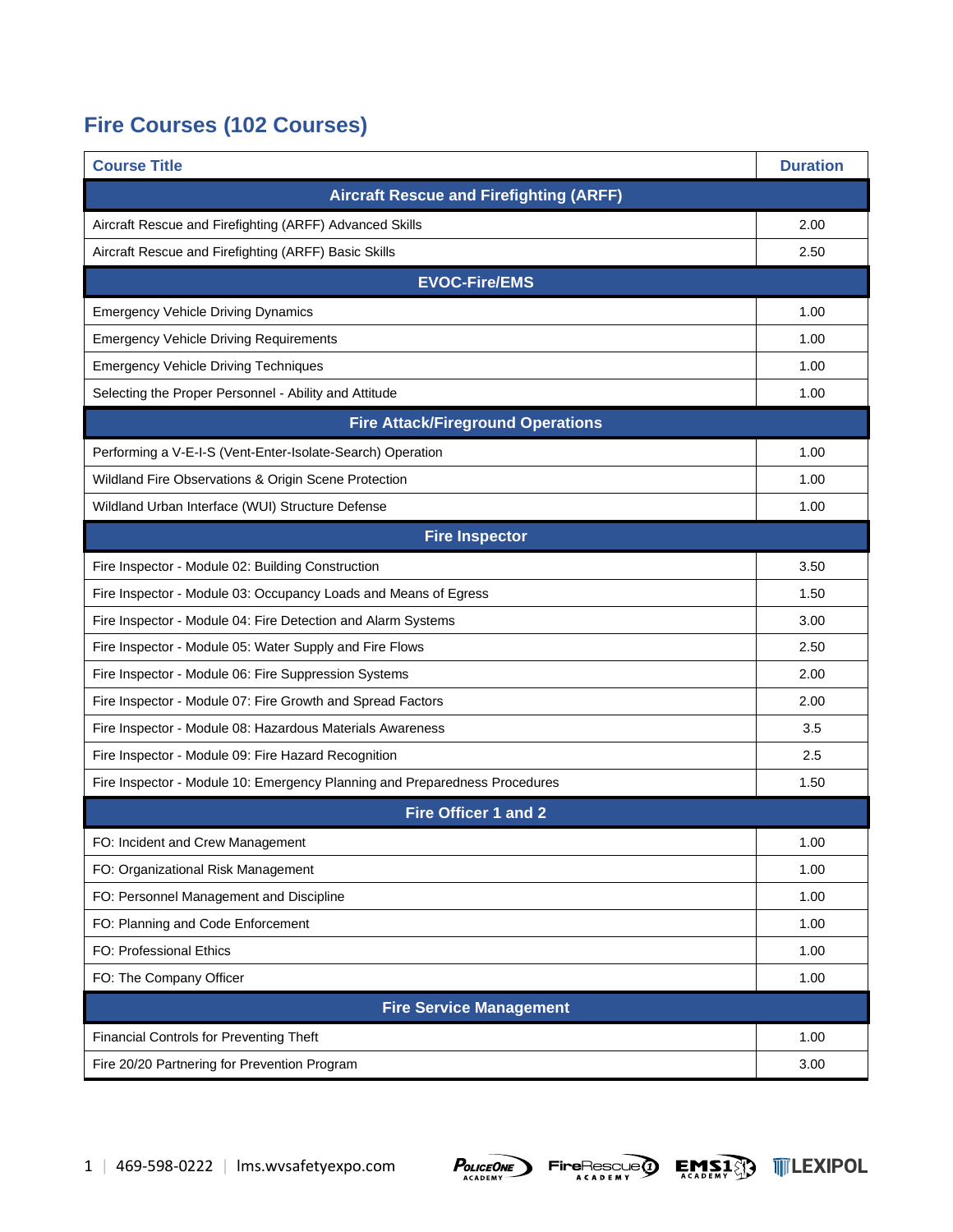| <b>Firefighter 1 and 2</b>                              |      |
|---------------------------------------------------------|------|
| FF: Ropes and Knots                                     | 1.00 |
| FF: Assisting Special Rescue Teams                      | 1.00 |
| FF: Building Construction                               | 1.00 |
| FF: Community Outreach                                  | 1.00 |
| FF: Decontamination Techniques                          | 1.00 |
| FF: Fire and Emergency Medical Care                     | 1.00 |
| FF: Fire Behavior                                       | 1.00 |
| FF: Fire Cause Determination                            | 1.00 |
| FF: Fire Detection, Protection, and Suppression Systems | 1.00 |
| FF: Fire Streams                                        | 1.00 |
| FF: Fire Suppression                                    | 1.00 |
| FF: Firefighter Communications                          | 1.00 |
| FF: Firefighter Safety                                  | 1.00 |
| FF: Firefighter Survival                                | 1.00 |
| FF: Firefighter Tools                                   | 1.00 |
| FF: Forcible Entry                                      | 1.00 |
| FF: History and Orientation of the Fire Service         | 1.00 |
| FF: Implement a Response                                | 1.00 |
| FF: Incident Command                                    | 1.00 |
| FF: Ladders                                             | 1.50 |
| FF: Personal Protective Equipment (PPE)                 | 1.00 |
| FF: Properties and Effects                              | 1.00 |
| FF: Recognizing and Identifying the Hazards             | 1.00 |
| FF: Response and Size Up                                | 1.00 |
| FF: Response Priorities and Actions                     | 1.00 |
| FF: Salvage and Overhaul                                | 1.00 |
| FF: Search and Rescue                                   | 1.00 |
| FF: Terrorism Awareness                                 | 1.00 |
| FF: Vehicle Rescue and Extrication Techniques           | 1.00 |
| FF: Ventilation                                         | 1.25 |
| FF: Wildland and Ground Fires                           | 1.00 |
| Forcible Entry                                          | 1.00 |
| <b>Hazards and Hazmat</b>                               |      |
| Hazmat First Responder Awareness (FRA) Level I          | 2.00 |
| HAZMAT: Air Monitoring and Sampling                     | 1.00 |



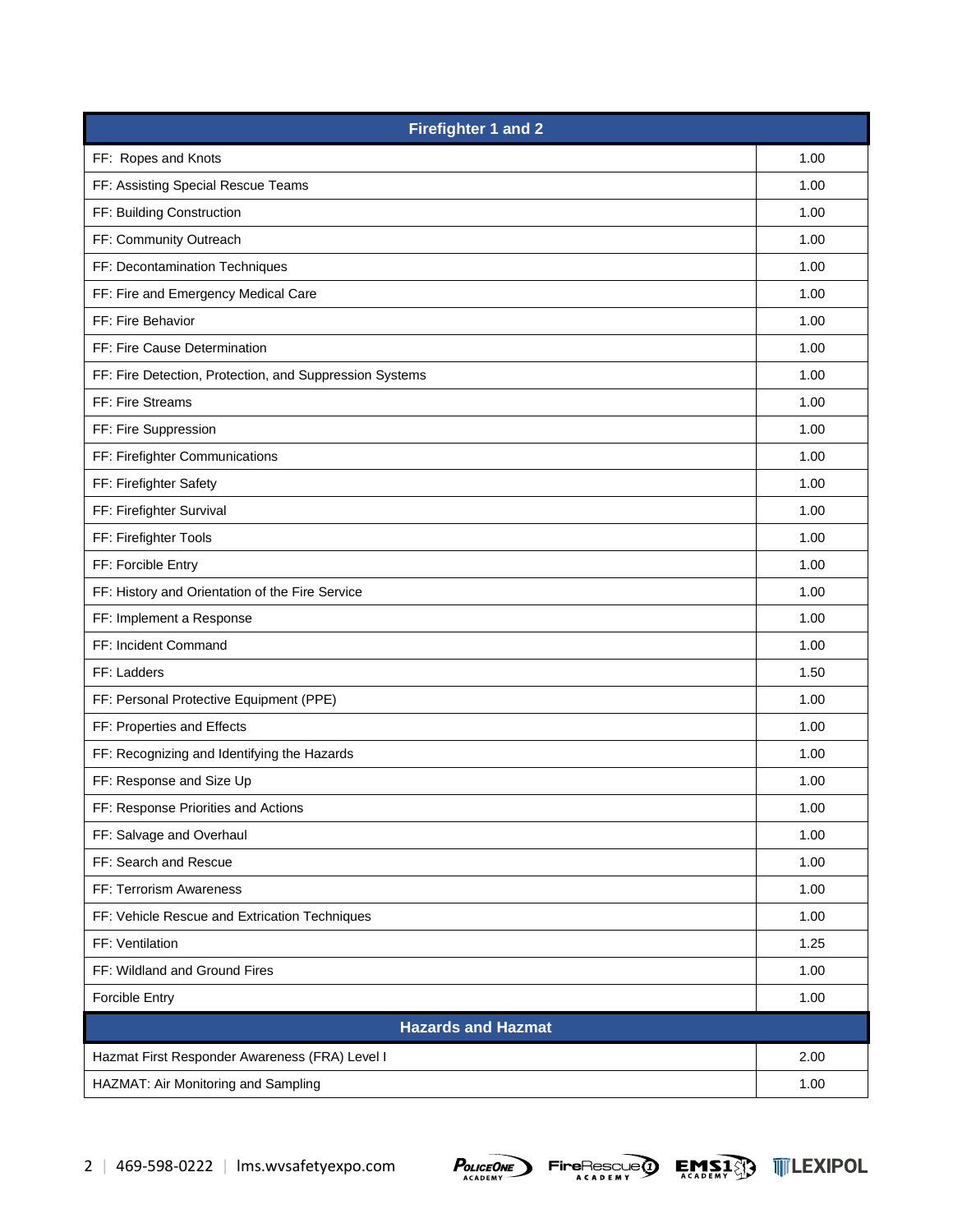| HAZMAT: Basic Toxicology                                         | 1.00 |
|------------------------------------------------------------------|------|
| HAZMAT: Evidence Preservation and Sampling                       | 2.00 |
| <b>HAZMAT: Mass Decontamination</b>                              | 1.00 |
| <b>HAZMAT: Overview Hazardous Materials and Substances</b>       | 2.00 |
| HAZMAT: Personal Protective Equipment                            | 2.00 |
| HAZMAT: Planning and Responding to Hazardous Materials Incidents | 1.00 |
| HAZMAT: Preparing for Potential Harm and Response                | 1.00 |
| <b>HAZMAT: Product Control</b>                                   | 1.00 |
| HAZMAT: Responder Safety                                         | 1.00 |
| HAZMAT: Responder Safety from Fire Smoke                         | 1.00 |
| HAZMAT: Responding to Terrorist Incidents                        | 1.00 |
| HAZMAT: Response to Illicit Laboratories                         | 1.00 |
| <b>HAZMAT: Technical Decontamination</b>                         | 1.00 |
| HAZMAT: Transportation                                           | 1.00 |
| HAZMAT: Victim Rescue and Recovery                               | 1.00 |
| <b>Health and Wellness for Fire</b>                              |      |
| Firefighter Cancer: Prevention and Health                        | 1.00 |
| Firefighter PTSD (NFPA 1500)                                     | 1.00 |
| Mental Health and Wellness for Firefighters                      | 1.00 |
| <b>Products and Technologies for Fire</b>                        |      |
| Globe NFPA 1851, 2020 Edition                                    | 1.00 |
| <b>Pump Operator</b>                                             |      |
| Pump Operator: Apparatus Performance Testing                     | 1.00 |
| Pump Operator: Approaching the Fireground                        | 1.00 |
| Pump Operator: Driver Operator Hydraulics                        | 1.00 |
| Pump Operator: Driver/Operator Overview                          | 1.00 |
| Pump Operator: Fire Apparatus Types                              | 1.00 |
| Pump Operator: Fire Pump Systems                                 | 1.00 |
| Pump Operator: Fireground Response Tactics                       | 1.00 |
| Pump Operator: Foam Operations                                   | 1.00 |
| Pump Operator: Properties of Water                               | 1.00 |
| Pump Operator: Pump Operator Safety                              | 1.00 |
| Pump Operator: Pumper Apparatus                                  | 2.00 |
| Pump Operator: Water Supply Overview                             | 1.00 |





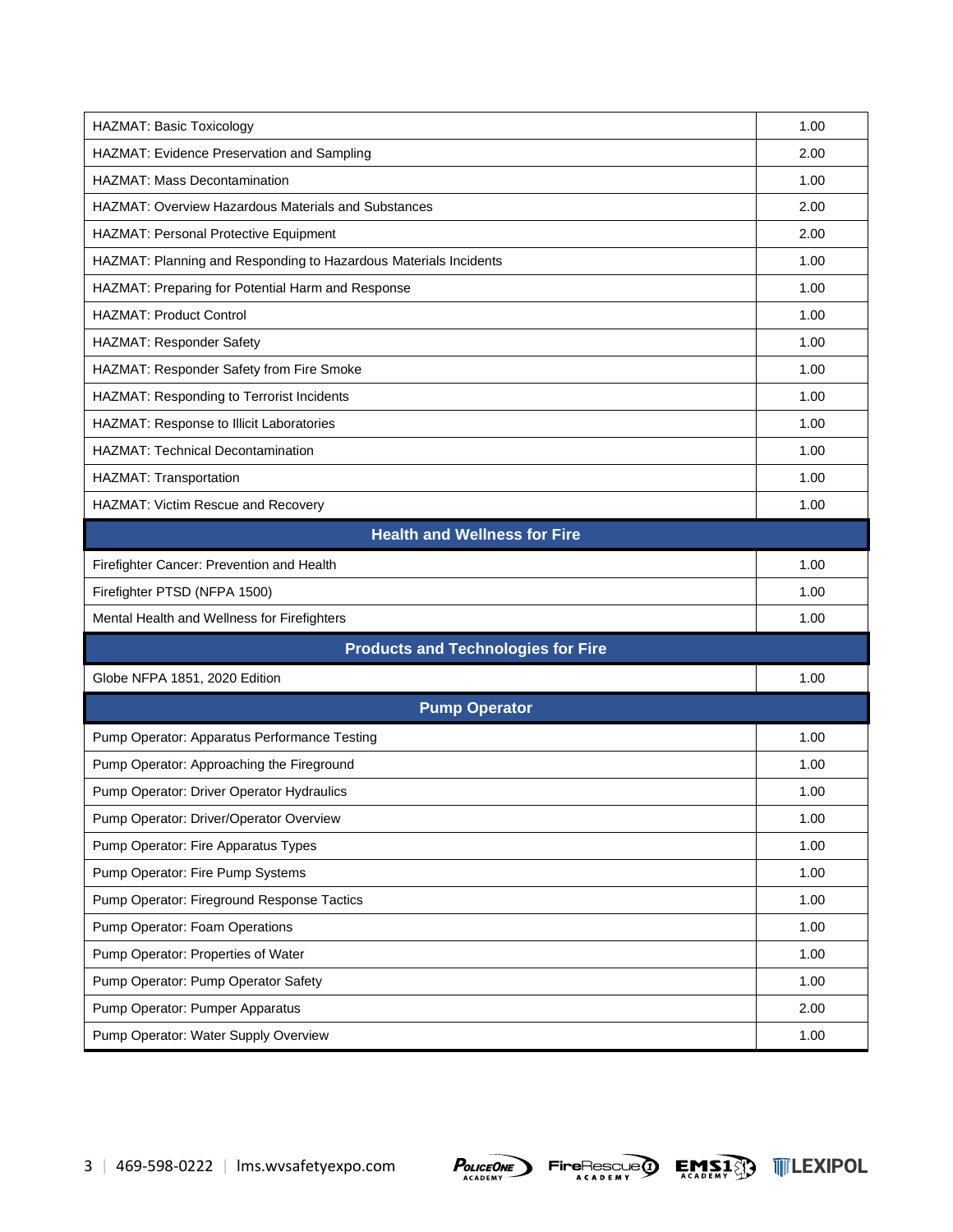| <b>Technical Rescue</b>                                                  |      |
|--------------------------------------------------------------------------|------|
| Technical Rescue: Incident Management                                    | 1.00 |
| <b>Technical Rescue: Overview</b>                                        | 1.00 |
| Technical Rescue: Rope Rescues                                           | 1.00 |
| Technical Rescue: Search and Rescue for Confined Spaces                  | 2.00 |
| Technical Rescue: Search and Rescue for Structural Collapse              | 1.00 |
| Technical Rescue: Search and Rescue for Trench Excavation                | 1.00 |
| Technical Rescue: Search and Rescue for Vehicles and Machinery Incidents | 1.00 |
| Technical Rescue: Search and Rescue for Water Incidents                  | 1.00 |
| Technical Rescue: Search and Rescue for Wilderness                       | 1.00 |
| Technical Rescue: Search Tactics and Handling Victims                    | 1.00 |
| Technical Rescue: Vehicles and Equipment                                 | 1.00 |







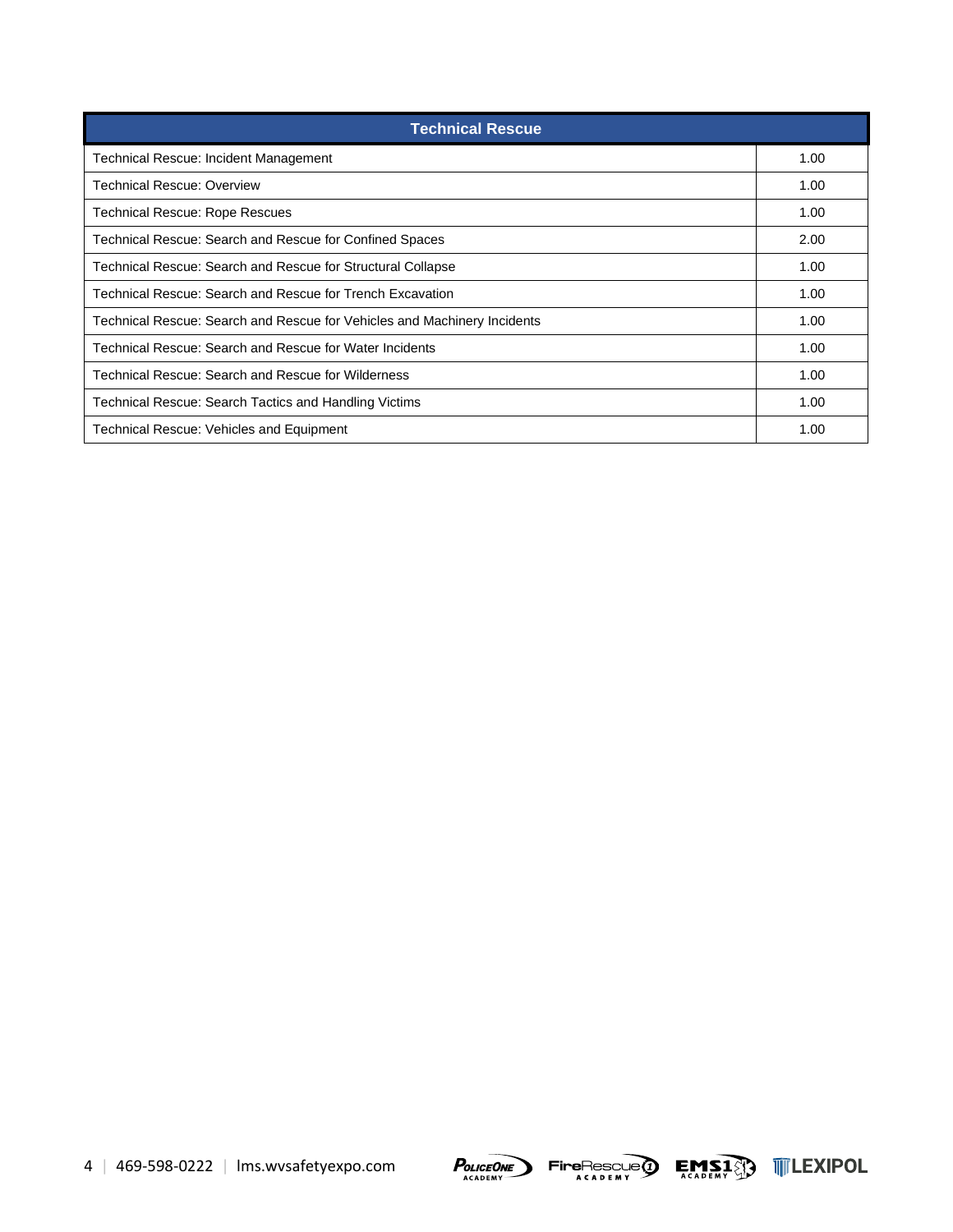### **Police (147 Courses)**

<span id="page-6-0"></span>

| <b>Course Title</b>                                  | <b>Duration</b> |  |
|------------------------------------------------------|-----------------|--|
| <b>Active Shooter</b>                                |                 |  |
| Active Shooter: Phases and Prevention                | 1.00            |  |
| Active Shooter: Recognition and Basic Response       | 1.00            |  |
| Ambush Awareness and Preparation                     | 1.00            |  |
| Law Enforcement Response to Active Shooter Incidents | 2.00            |  |
| <b>Campus Policing</b>                               |                 |  |
| Campus Based Training: Clery Act                     | 2.00            |  |
| <b>Community Policing</b>                            |                 |  |
| Anti-Bias Training For Law Enforcement (1 hour)      | 1.00            |  |
| Anti-Bias Training For Law Enforcement (2 hours)     | 2.00            |  |
| Civil Rights                                         | 4.00            |  |
| <b>Community Policing</b>                            | 2.00            |  |
| <b>Community Policing Strategies</b>                 | 1.00            |  |
| <b>Constitutional and Community Policing</b>         | 2.00            |  |
| <b>Cultural Awareness and Diversity Overview</b>     | 1.00            |  |
| Generational Differences for Law Enforcement         | 1.00            |  |
| Hate Crimes Training For Law Enforcement             | 1.00            |  |
| <b>Implicit Bias</b>                                 | 1.00            |  |
| MedicAlert: Community Policing Support               | 1.00            |  |
| <b>Problem Oriented Policing</b>                     | 4.00            |  |
| Racial Profiling and Data Collection for Missouri    | 3.00            |  |
| Racial Profiling for Missouri                        | 1.00            |  |
| Racial Profiling Part 1                              | 1.00            |  |
| Racial Profiling Part 2: Data Collection             | 2.00            |  |
| The LGBTQ Community                                  | 1.00            |  |
| <b>Defensive Tactics for Police</b>                  |                 |  |
| <b>Courthouse Security</b>                           | 2.00            |  |
| De-Escalation and Minimizing Use of Force            | 2.00            |  |
| De-escalation and Reasonable Use of Force            | 2.00            |  |
| <b>Holds and Restraints</b>                          | 2.00            |  |
| <b>Officer Tactical Training</b>                     | 2.00            |  |
| Using Oleoresin Capsicum                             | 1.00            |  |
| Using the Straight Armbar to Gain Subject Compliance | 1.00            |  |
| <b>Dispatch Communications for Police</b>            |                 |  |





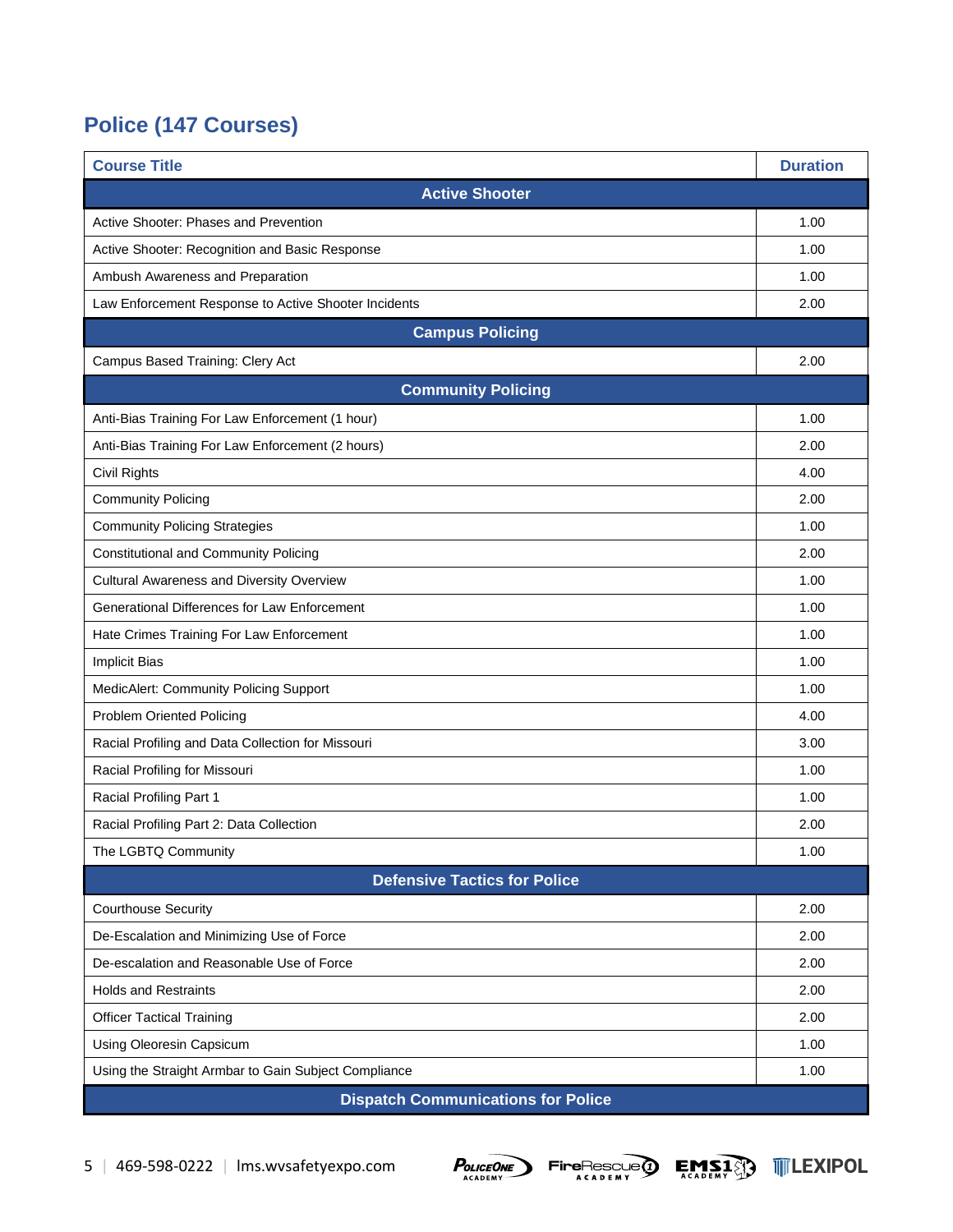| Dispatcher Specialized Call Types (Active Shooter)                                                | 2.00 |
|---------------------------------------------------------------------------------------------------|------|
| Dispatcher Specialized Call Types (Bomb Threats)                                                  | 1.00 |
| Dispatcher Specialized Call Types (Chemical Suicides)                                             | 1.00 |
| Dispatcher Specialized Call Types (Missing Persons/Sexual Exploitation)                           | 2.00 |
| Dispatcher Specialized Call Types (Sovereign Citizens, Domestic Terrorism, and Lone Wolf Attacks) | 1.00 |
| Dispatcher: Ethics in Public Service                                                              | 1.00 |
| Dispatcher: Liability And Legal Issues                                                            | 1.00 |
| Dispatcher: Stress Management                                                                     | 1.00 |
| Dispatcher: TTY                                                                                   | 1.00 |
| Domestic Violence Intervention for Dispatchers                                                    | 2.00 |
| Handling Missing Children Calls for Dispatchers                                                   | 1.00 |
| <b>Emergency Response for Police</b>                                                              |      |
| <b>Hostage Negotiations</b>                                                                       | 2.00 |
| Introduction to Incident Command System for Police Officers                                       | 1.00 |
| Understanding Hostage Incidents                                                                   | 1.00 |
| <b>Emotionally Disturbed Persons (EDP)</b>                                                        |      |
| Indiana State Suicide Prevention Plan                                                             | 1.00 |
| Interacting with the Mentally III as a First Responder                                            | 1.00 |
| Missing Persons with Alzheimer's Disease                                                          | 1.00 |
| Responding to People with Mental Illness                                                          | 2.00 |
| Understanding and Responding to Excited Delirium Calls                                            | 1.00 |
| <b>Ethics</b>                                                                                     |      |
| <b>Ethical Behavior for Corrections Officers</b>                                                  | 2.00 |
| Ethics in Law Enforcement                                                                         | 1.00 |
| <b>EVOC-Law Enforcement</b>                                                                       |      |
| <b>Defensive Driving Principles</b>                                                               | 1.00 |
| <b>Driving Techniques</b>                                                                         | 1.00 |
| Professional Police Driving                                                                       | 1.00 |
| <b>Pursuit Driving Basics</b>                                                                     | 1.00 |
| Vehicle Safety                                                                                    | 1.00 |
| <b>Firearms Training</b>                                                                          |      |
| <b>Basic Firearm Safety</b>                                                                       | 1.00 |
| <b>Firearms Tactics</b>                                                                           | 1.00 |
| <b>Health and Wellness for Police</b>                                                             |      |
| <b>Bloodborne Pathogens</b>                                                                       | 2.00 |
| Bloodborne Pathogens (1 hour)                                                                     | 1.00 |





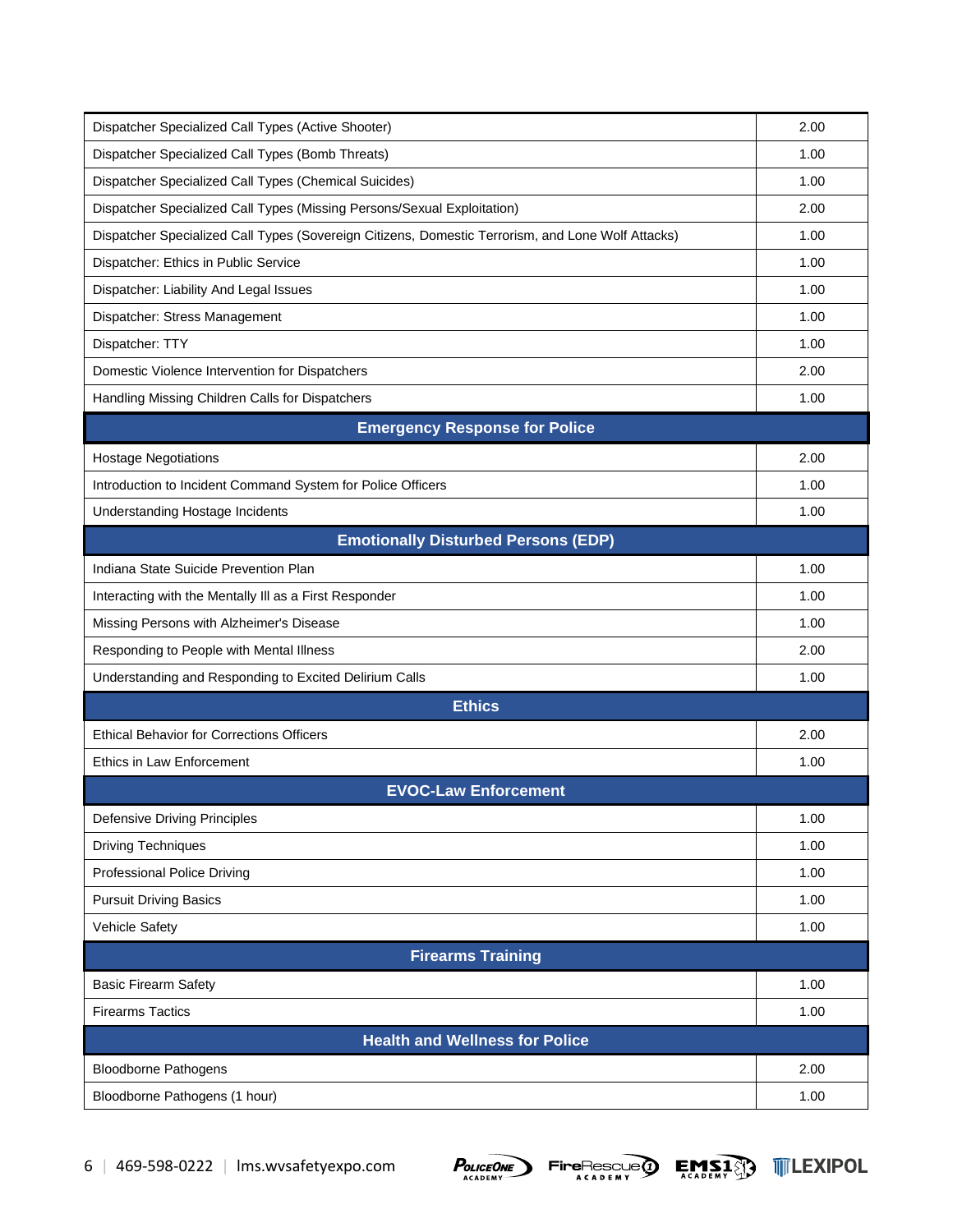| COVID-19 for Law Enforcement                            | 1.00 |
|---------------------------------------------------------|------|
| Eating Right for Health and Fitness                     | 1.00 |
| Human Fatigue in 24/7 Operations                        | 1.00 |
| Law Enforcement and the Family Dynamic                  | 1.00 |
| <b>Officer Wellness &amp; Mental Health Awareness</b>   | 2.00 |
| Opioid Crisis: Protecting Our First Responders          | 1.00 |
| Subject Precipitated Homicide                           | 1.00 |
| Suicide by Cop                                          | 1.00 |
| Suicide Prevention for Law Enforcement                  | 1.00 |
| <b>Investigative Skills</b>                             |      |
| Arrest, Search, & Seizure (Fourth Amendment)            | 2.00 |
| Child Abuse and Neglect                                 | 2.00 |
| Child Safety Check Alert List - 4068 TCOLE              | 1.00 |
| <b>Contraband Control</b>                               | 1.00 |
| <b>Current Drug Trends</b>                              | 2.00 |
| Cyberstalking                                           | 1.00 |
| Evidence Collection, Control, and Storage               | 1.00 |
| Eyewitness Evidence and Identification - 3286 TCOLE     | 8.00 |
| <b>Financial Crimes</b>                                 | 4.00 |
| Handling Robbery Calls                                  | 1.00 |
| Human Trafficking, Part I                               | 2.00 |
| Human Trafficking, Part II                              | 2.00 |
| <b>Identity Theft Crimes</b>                            | 3.00 |
| Intermediate Human Trafficking - 3270 TCOLE             | 4.00 |
| Interviews and Interrogations                           | 1.00 |
| Investigating Child Abuse and Neglect                   | 2.00 |
| Law Enforcement Intelligence                            | 4.00 |
| Lethality Assessment Program (LAP)                      | 2.00 |
| Missing and Exploited Children                          | 4.00 |
| Recognizing and Responding to Domestic Violence         | 2.00 |
| Sudden Unexplained Infant Death (SUID)                  | 5.00 |
| Suicide Investigation for Law Enforcement Investigators | 1.00 |
| Using Social Media for Investigations                   | 2.00 |
| <b>Jails and Corrections</b>                            |      |
| Jail Chemical Addiction Programs (JCAPs)                | 2.00 |
| Mental Health in Jails                                  | 1.00 |





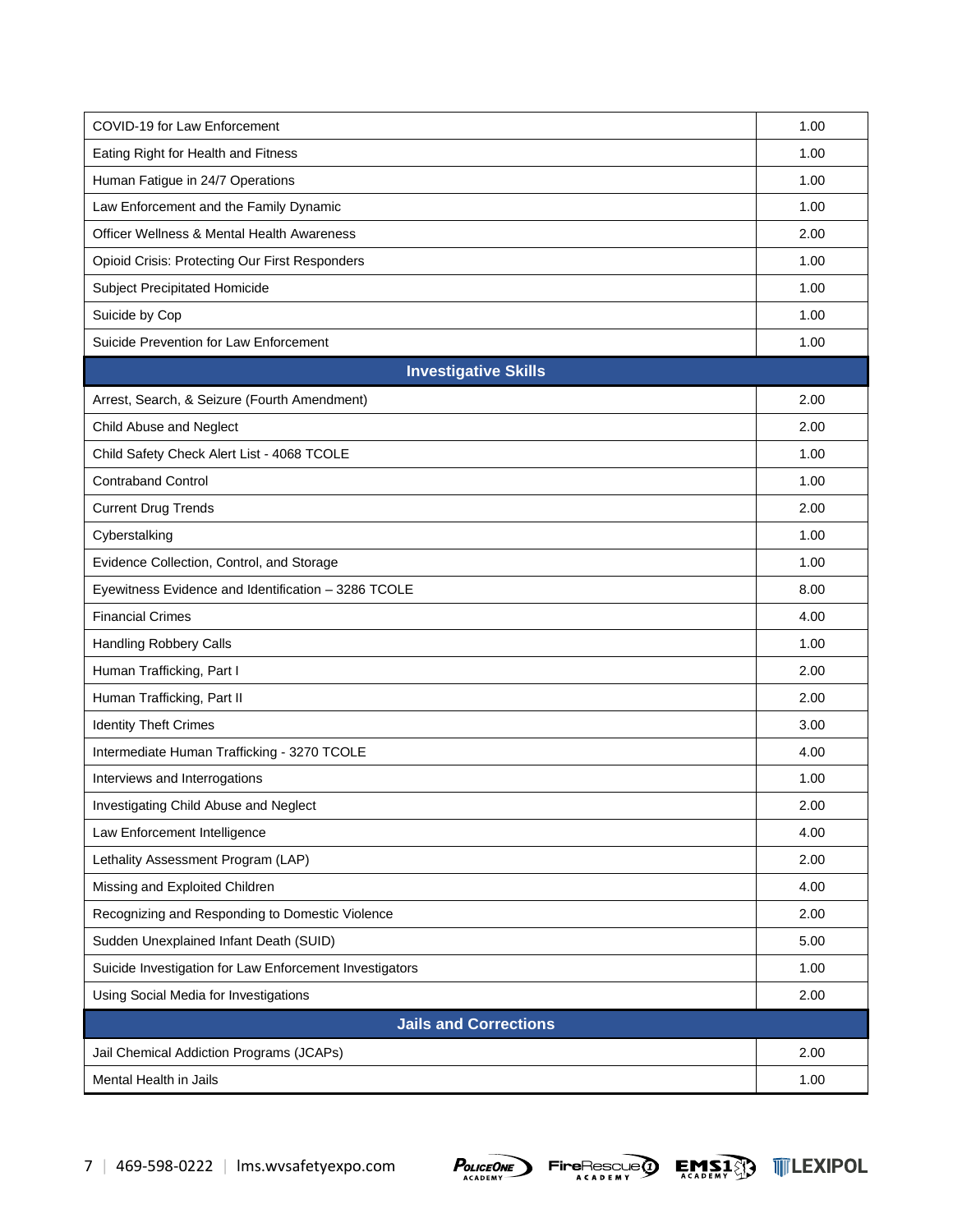| K-9 Behaviors Handling and Training                                  |      |
|----------------------------------------------------------------------|------|
| Best Practices in Dangerous Canine Encounters                        | 1.00 |
| Law Enforcement Encounters with Canines                              | 2.00 |
| <b>Law Enforcement Technology</b>                                    |      |
| Body-Worn Cameras For Law Enforcement                                | 2.00 |
| Implementing a Body-Worn Camera Program                              | 2.00 |
| Protection from Ransomware and Phishing Attacks                      | 1.00 |
| Public Recording of Police Activities                                | 1.00 |
| Social Media and Law Enforcement                                     | 1.00 |
| <b>Legal</b>                                                         |      |
| Applications of the Fourth Amendment in Search and Seizure           | 2.00 |
| <b>Constitutional Law</b>                                            | 1.00 |
| <b>Corrections Liability</b>                                         | 1.00 |
| Court Security Officer - 10999 TCOLE                                 | 8.00 |
| Courtroom Preparation, Conduct, and Presentation                     | 1.00 |
| Ethics For Inspection Professionals (CACEO)                          | 1.00 |
| First Amendment Rights of Public Sector Employees                    | 1.00 |
| <b>HIPAA For First Responders</b>                                    | 1.00 |
| <b>Litigation Procedures</b>                                         | 1.00 |
| <b>Officer Liability</b>                                             | 2.00 |
| PREA - Prison Rape Elimination Act                                   | 1.00 |
| Presenting Effective Testimony in a Courtroom                        | 1.00 |
| Procedural Justice                                                   | 2.00 |
| State and Federal Law Update 3184                                    | 4.00 |
| State and Federal Law Update 3185                                    | 3.00 |
| State and Federal Law Update 3186                                    | 3.00 |
| <b>Warrantless DWI Blood Draws</b>                                   | 1.00 |
| <b>Mass Casualty Incidents for Police</b>                            |      |
| Crisis Intervention Training Overview                                | 1.00 |
| Mass Casualty, Natural Disaster Standards                            | 1.00 |
| <b>Officer Survival</b>                                              |      |
| Off-Duty, Safe, and Ready                                            | 1.00 |
| Officer Safety and Procedure in Domestic Violence Response           | 2.00 |
| Overcoming Resistance: Start with Mental Preparation                 | 1.00 |
| Preparing Your Response to Challenging Situations                    | 1.00 |
| Responders at Risk: Protecting First Responders From Opioid Exposure | 1.00 |



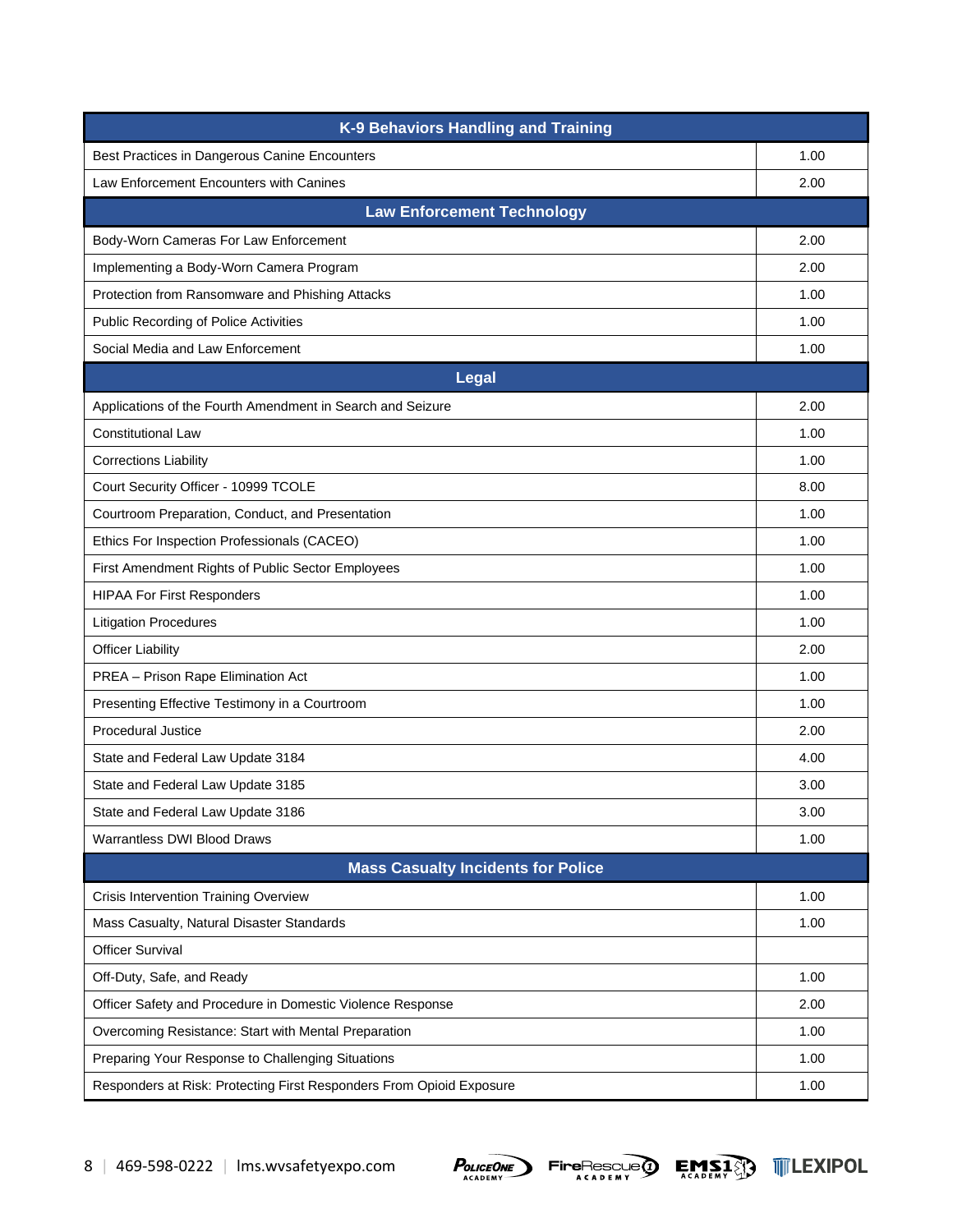| <b>Patrol</b>                                                                                 |      |  |
|-----------------------------------------------------------------------------------------------|------|--|
| Child Safety Upon Parental Arrest                                                             | 1.00 |  |
| Civilian Interaction - 30418 TCOLE                                                            | 2.00 |  |
| Distracted Driving For Law Enforcement                                                        | 4.00 |  |
| <b>Drunk Driving</b>                                                                          | 1.00 |  |
| First Responder Traffic Incident Management                                                   | 2.00 |  |
| <b>Intoxicated Driving</b>                                                                    | 1.00 |  |
| Law Enforcement Encounters with Dogs                                                          | 3.00 |  |
| Professional Police Driving for Tennessee                                                     | 2.00 |  |
| <b>Pursuit Driving</b>                                                                        | 1.00 |  |
| <b>Pursuit Driving Fundamentals</b>                                                           | 2.00 |  |
| <b>Suspects in Medical Distress</b>                                                           | 1.00 |  |
| <b>Tactical Patrol Considerations</b>                                                         | 1.00 |  |
| Traffic Incident Management - Quick Clearance                                                 | 1.00 |  |
| <b>Police Leadership</b>                                                                      |      |  |
| Adult Learning Concepts for Field Trainers                                                    | 1.00 |  |
| Becoming a Leader in Law Enforcement                                                          | 1.00 |  |
| <b>Meeting Management</b>                                                                     | 1.00 |  |
| <b>Recruiting Excellent Employees</b>                                                         | 1.00 |  |
| <b>Products and Technologies for Police</b>                                                   |      |  |
| Annual Conducted Electrical Weapon (CEW) User Update Version 20.2 Effective: January 15, 2018 | 1.00 |  |
| Annual Conducted Electrical Weapon (CEW) User Update Version 21 Effective: January 14, 2019   | 1.00 |  |
| Annual Conducted Electrical Weapon (CEW) User Update Version 22 Effective: June 22, 2020      | 1.00 |  |
| Body Armor and the Changing Landscape of Public Safety                                        | 1.00 |  |
| <b>Onstar Public Safety</b>                                                                   | 1.00 |  |
| <b>Report Writing</b>                                                                         |      |  |
| Written Communication and Report Writing                                                      | 1.00 |  |
| <b>Security Threat Groups for Police</b>                                                      |      |  |
| Juvenile Justice                                                                              | 1.00 |  |
| Reducing Graffiti in Your Community                                                           | 1.00 |  |
| <b>Use of Force</b>                                                                           |      |  |
| Use of Force                                                                                  | 2.00 |  |





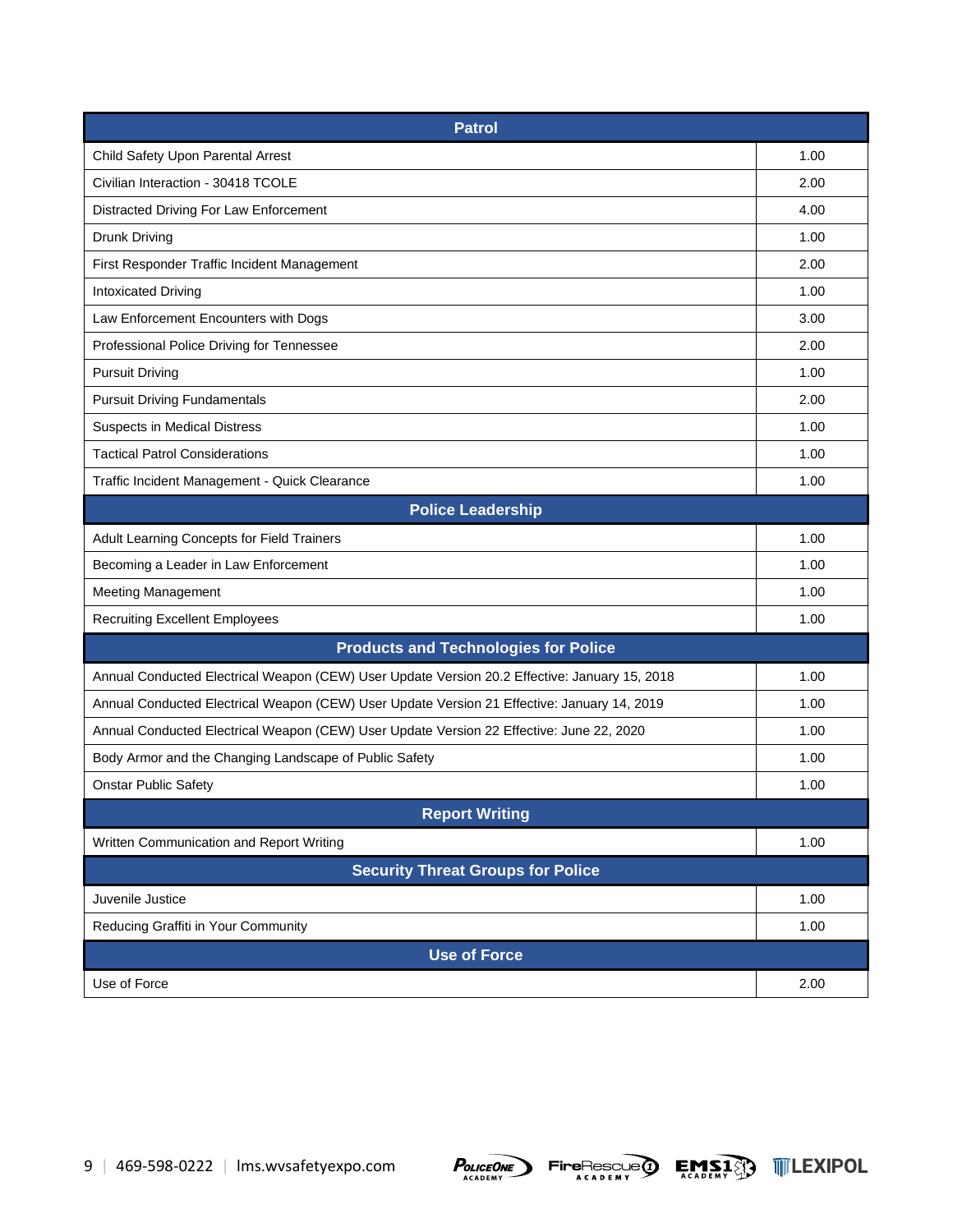### <span id="page-11-0"></span>**EMS (207 Courses)**

| <b>Course Title</b>                                   | <b>Duration</b> |
|-------------------------------------------------------|-----------------|
| <b>Airway Management</b>                              |                 |
| Advanced Airway: Intubation                           | 3.00            |
| <b>Basic Airway Mastery</b>                           | 1.00            |
| <b>Capnography</b>                                    |                 |
| Capnography for BLS: Getting Started with Capnography | 1.00            |
| <b>Cardiac Care</b>                                   |                 |
| 12-Lead EKG                                           | 3.00            |
| Acute MI and STEMI (ALS)                              | 1.00            |
| Acute MI and STEMI (BLS)                              | 1.00            |
| <b>Current Trends in Stroke Care</b>                  | 1.00            |
| eACLS Re-certification                                |                 |
| eACLS Re-certification                                | 8.00            |
| <b>EMS Operations and Management</b>                  |                 |
| Ambulance Safety and Design                           | 1.00            |
| <b>EMS Crew Resource Management</b>                   | 1.00            |
| <b>EMS Research</b>                                   | 1.00            |
| Evidence-based Guidelines for EMS Providers           | 1.00            |
| Leading a Safe and High Performing Ambulance Team     | 1.50            |
| Lights and Sirens: Deadly Epidemic                    | 1.00            |
| Preparing for the EMS Texas Jurisprudence Exam        | 2.00            |
| Six Core Elements of the EMS Culture of Safety        | 1.00            |
| The Culture of Ambulance Safety                       | 1.00            |
| <b>Medic Monthly (ALS)</b>                            |                 |
| Abdominal Aortic Aneurysm (ALS)                       | 1.00            |
| Abdominal Trauma (ALS)                                | 1.00            |
| Acute Psychosis (ALS)                                 | 1.00            |
| Alcohol-Related Emergencies (ALS)                     | 1.00            |
| Altered Mental Status in the Elderly (ALS)            | 1.00            |
| Alternative Drugs of Abuse (ALS)                      | 1.00            |
| Altitude Illness (ALS)                                | 1.00            |
| Amputation and Hemorrhage Control (ALS)               | 1.00            |
| Anaphylaxis (ALS)                                     | 1.00            |
| Animal Bites (ALS)                                    | 1.00            |





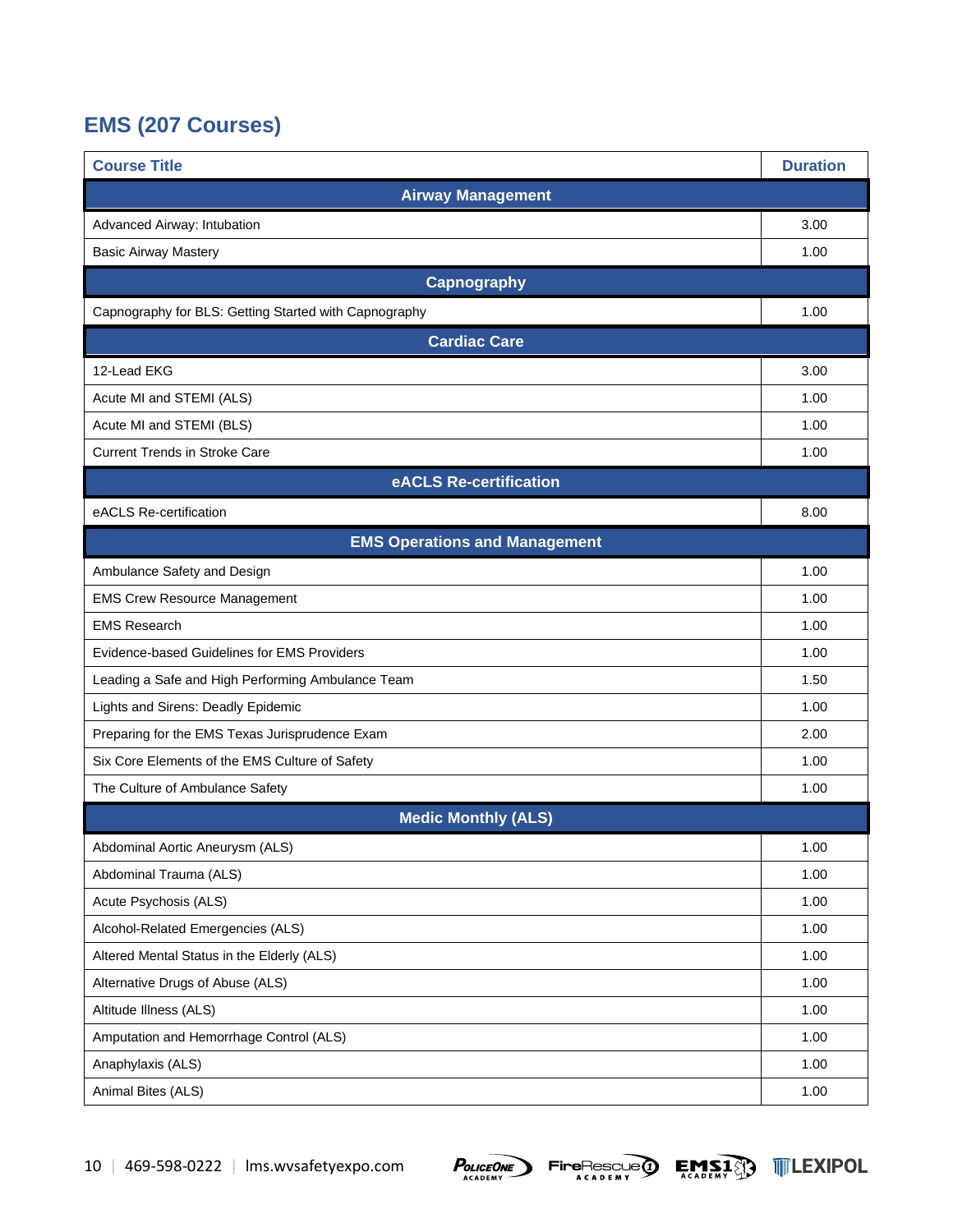| Anticholinergic Overdose (ALS)                              | 1.00 |
|-------------------------------------------------------------|------|
| Asthma (ALS)                                                | 1.00 |
| Back Pain/Injuries (ALS)                                    | 1.00 |
| <b>Blast Injuries (ALS)</b>                                 | 1.00 |
| Body Piercing (ALS)                                         | 1.00 |
| Burns (ALS)                                                 | 1.00 |
| Capnography for Respiratory Distress (ALS)                  | 1.00 |
| Carbon Monoxide Poisoning (ALS)                             | 1.00 |
| Chest Pain (ALS)                                            | 1.00 |
| Chest Trauma (ALS)                                          | 1.00 |
| CHF Vs. COPD (ALS)                                          | 1.00 |
| Child Abuse (ALS)                                           | 1.00 |
| Club Drugs (ALS)                                            | 1.00 |
| <b>Customer Service (ALS)</b>                               | 1.00 |
| Dehydration (ALS)                                           | 1.00 |
| Dementia and Prehospital Implications (ALS)                 | 1.00 |
| Depression/Suicide (ALS)                                    | 1.00 |
| Determination of Death (ALS)                                | 1.00 |
| Diabetic Emergencies (ALS)                                  | 1.00 |
| Diving Emergencies (ALS)                                    | 1.00 |
| DNR (ALS)                                                   | 1.00 |
| Dyspnea (ALS)                                               | 1.00 |
| Elder Abuse (ALS)                                           | 1.00 |
| Elderly Falls (ALS)                                         | 1.00 |
| Elderly Hip Fracture (ALS)                                  | 1.00 |
| Electrical Injuries (ALS)                                   | 1.00 |
| EMS Lawsuits - Documentation/Patient Refusals (ALS)         | 1.00 |
| EMS Response to Active Shooter Incidents (ALS)              | 1.00 |
| Excited Delirium (ALS)                                      | 1.00 |
| Eye Injuries (ALS)                                          | 1.00 |
| Facial Trauma (ALS)                                         | 1.00 |
| <b>Gastrointestinal Bleeding (ALS)</b>                      | 1.00 |
| Head Injuries (ALS)                                         | 1.00 |
| Headaches (ALS)                                             | 1.00 |
| Hepatitis and Job-Related Infectious Disease Concerns (ALS) | 1.00 |
| Hyperthermic Patient (ALS)                                  | 1.00 |
| Hypothermic Patient (ALS)                                   | 1.00 |



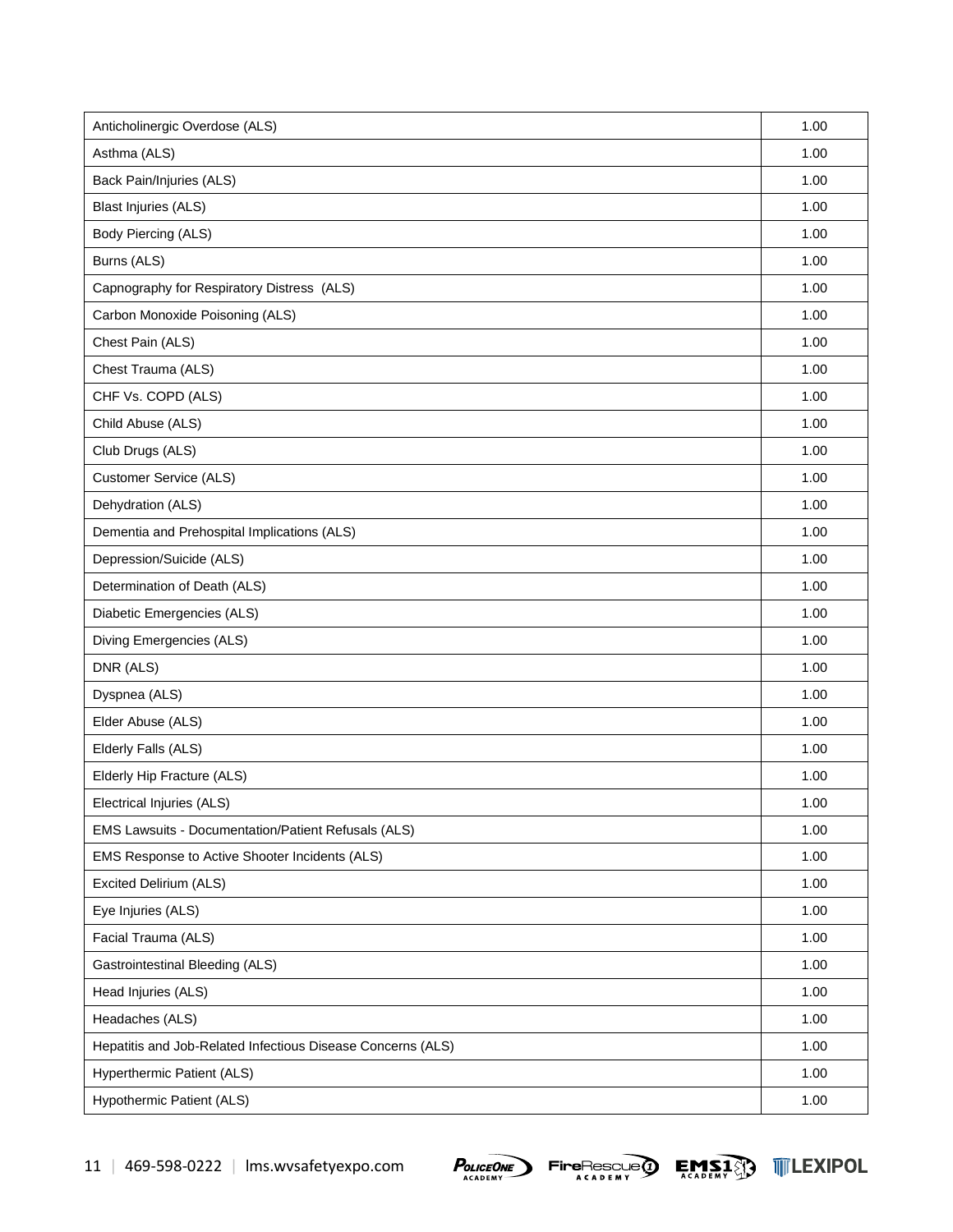| Kidney Disease (ALS)                          | 1.00 |
|-----------------------------------------------|------|
| Liver Disease (ALS)                           | 1.00 |
| Managing Chronic Care Patients (ALS)          | 1.00 |
| Managing the Pediatric Arrest (ALS)           | 1.00 |
| Medication Errors (ALS)                       | 1.00 |
| Methamphetamine Abuse (ALS)                   | 1.00 |
| Myocardial Infarction (ALS)                   | 1.00 |
| Narcotic Abuse (ALS)                          | 1.00 |
| Narcotic Abuse (ALS) - 2016                   | 1.00 |
| Near Drowning (ALS)                           | 1.00 |
| Pediatric Abdominal Trauma (ALS)              | 1.00 |
| Pediatric Altered Mental Status (ALS)         | 1.00 |
| Pediatric Burns (ALS)                         | 1.00 |
| Pediatric Chest Pain (ALS)                    | 1.00 |
| Pediatric Emergencies (ALS)                   | 1.00 |
| Pediatric Falls (ALS)                         | 1.00 |
| Pediatric Head Trauma (ALS)                   | 1.00 |
| Pediatric Overdose (ALS)                      | 1.00 |
| Pediatric Seizures (ALS)                      | 1.00 |
| Pediatric Shock (ALS)                         | 1.00 |
| Pediatric Shortness Of Breath (ALS)           | 1.00 |
| Pediatric Spinal Injuries (ALS)               | 1.00 |
| Penetrating Neck Trauma (ALS)                 | 1.00 |
| Pit Crew CPR (ALS)                            | 1.00 |
| Pregnancy and Dyspnea (ALS)                   | 1.00 |
| Pregnancy and Trauma (ALS)                    | 1.00 |
| Radiation Injuries (ALS)                      | 1.00 |
| Return of Spontaneous Circulation (ALS)       | 1.00 |
| Safe and Effective Pain Management (ALS)      | 1.00 |
| Safe Transport of the Pediatric Patient (ALS) | 1.00 |
| Scene Safety at MCI (ALS)                     | 1.00 |
| Seizures (ALS)                                | 1.00 |
| Sepsis (ALS)                                  | 1.00 |
| Sickle Cell Crisis (ALS)                      | 1.00 |
| Snakebites And Stings (ALS)                   | 1.00 |
| Spinal Injuries (ALS)                         | 1.00 |
| Spinal Motion Restriction (ALS)               | 1.00 |





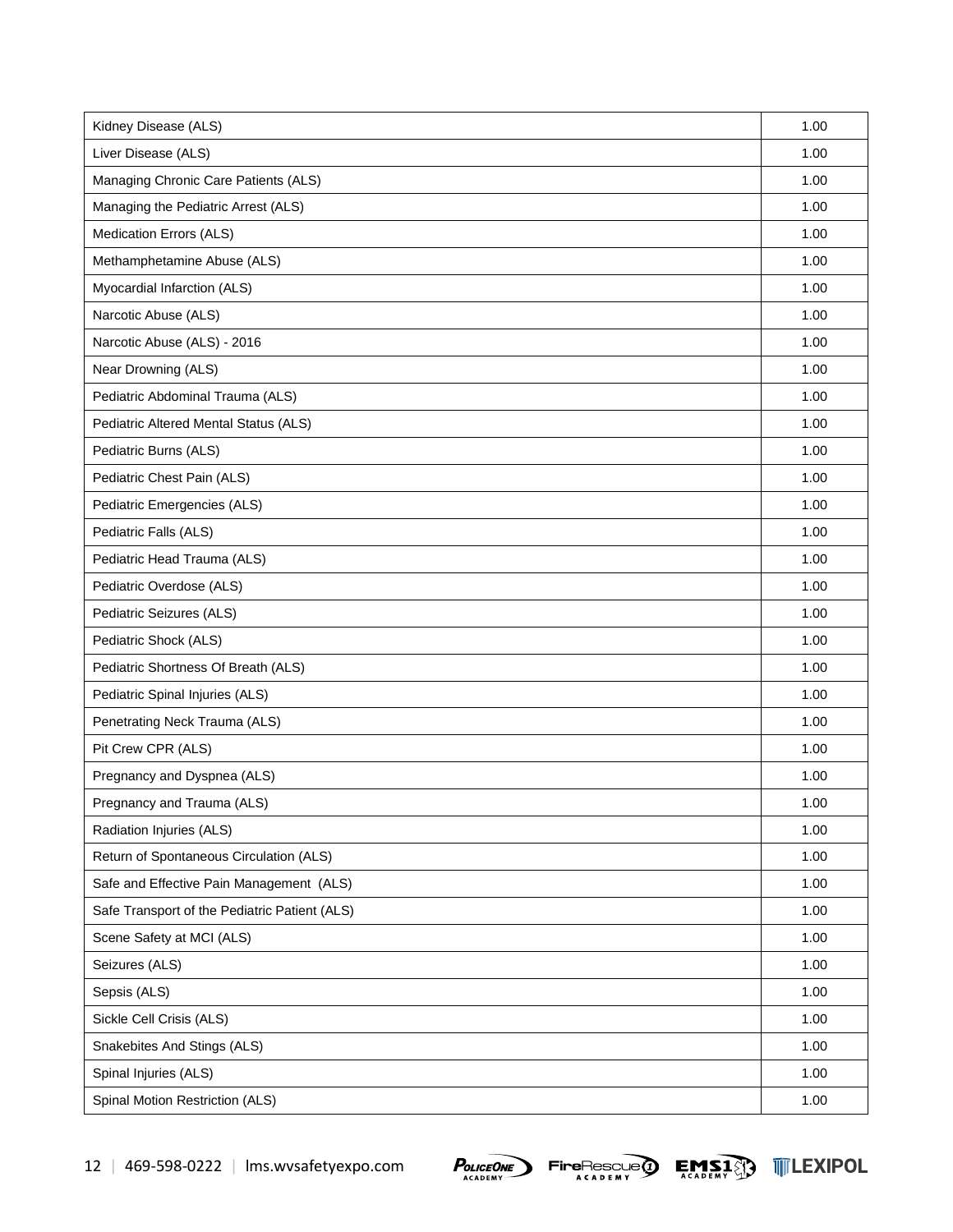| Stabbings (ALS)                                                           | 1.00 |
|---------------------------------------------------------------------------|------|
| Stroke (ALS)                                                              | 1.00 |
| Sudden Infant Death Syndrome (SIDS) (ALS)                                 | 1.00 |
| The Art of Patient Refusal (ALS)                                          | 1.00 |
| The Obese Patient (ALS)                                                   | 1.00 |
| Toxic Inhalations (ALS)                                                   | 1.00 |
| Treating Neck and Spinal Injuries (ALS)                                   | 1.00 |
| Triage (ALS)                                                              | 1.00 |
| Ventricular Assist Devices: Assessment and Treatment Considerations (ALS) | 1.00 |
| Wheezing (ALS)                                                            | 1.00 |
| <b>Medic Monthly (BLS)</b>                                                |      |
| Abdominal Aortic Aneurysm (BLS)                                           | 1.00 |
| Abdominal Trauma (BLS)                                                    | 1.00 |
| Acute Psychosis (BLS)                                                     | 1.00 |
| Alcohol-Related Emergencies (BLS)                                         | 1.00 |
| Altered Mental Status in the Elderly (BLS)                                | 1.00 |
| Alternative Drugs of Abuse (BLS)                                          | 1.00 |
| Altitude Illness (BLS)                                                    | 1.00 |
| Amputation and Hemorrhage Control (BLS)                                   | 1.00 |
| Anaphylaxis (BLS)                                                         | 1.00 |
| Animal Bites (BLS)                                                        | 1.00 |
| Anticholinergic Overdose (BLS)                                            | 1.00 |
| Asthma (BLS)                                                              | 1.00 |
| Back Pain/Injuries (BLS)                                                  | 1.00 |
| <b>Blast Injuries (BLS)</b>                                               | 1.00 |
| Body Piercing (BLS)                                                       | 1.00 |
| Burns (BLS)                                                               | 1.00 |
| Capnography for Respiratory Distress (BLS)                                | 1.00 |
| Carbon Monoxide Poisoning (BLS)                                           | 1.00 |
| Chest Pain (BLS)                                                          | 1.00 |
| Chest Trauma (BLS)                                                        | 1.00 |
| CHF Vs. COPD (BLS)                                                        | 1.00 |
| Child Abuse (BLS)                                                         | 1.00 |
| Club Drugs (BLS)                                                          | 1.00 |
| <b>Customer Service (BLS)</b>                                             | 1.00 |
| Dehydration (BLS)                                                         | 1.00 |
| Dementia and Prehospital Implications (BLS)                               | 1.00 |



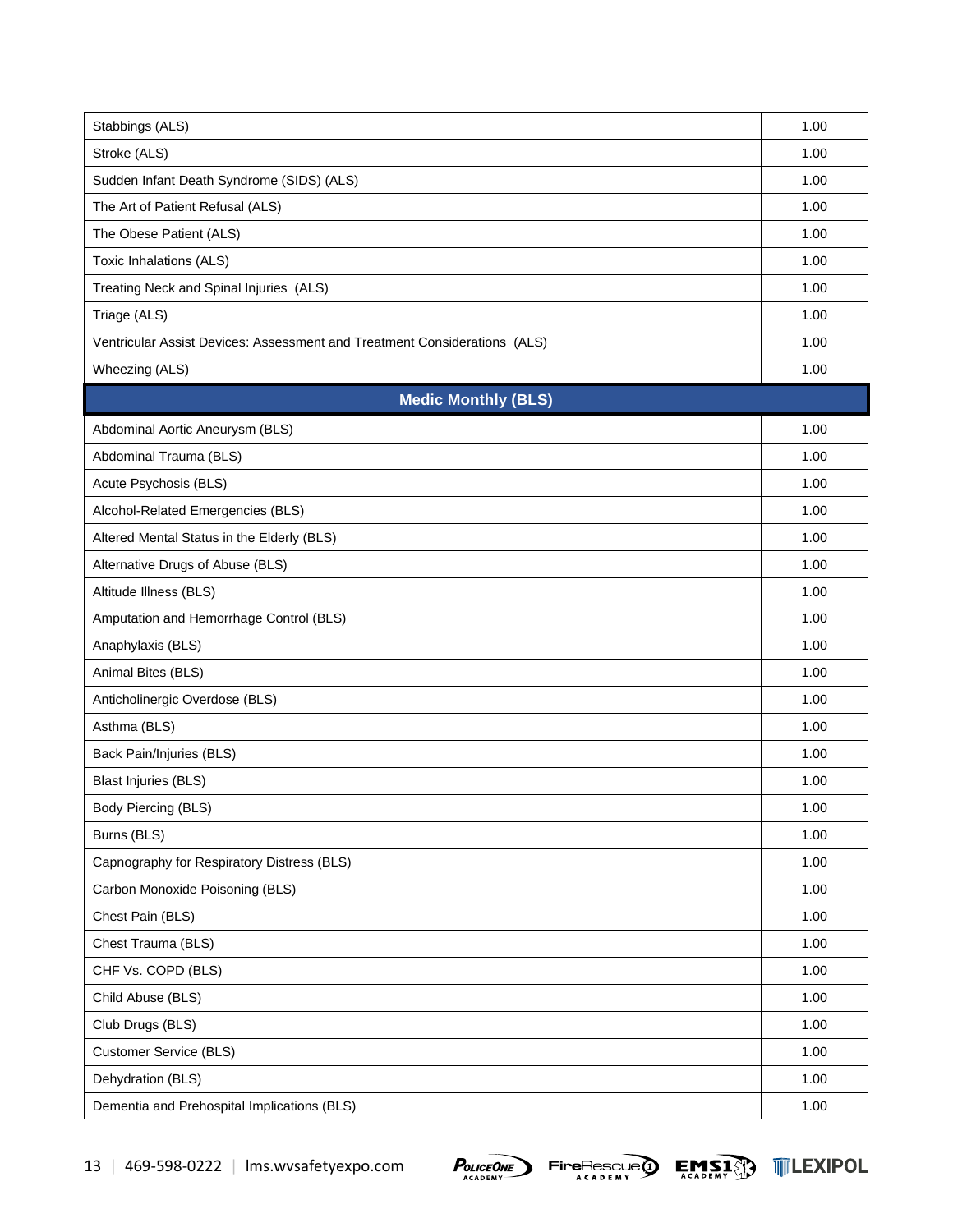| Depression/Suicide (BLS)                                    | 1.00 |
|-------------------------------------------------------------|------|
| Determination of Death (BLS)                                | 1.00 |
| Diabetic Emergencies (BLS)                                  | 1.00 |
| Diving Emergencies (BLS)                                    | 1.00 |
| DNR (BLS)                                                   | 1.00 |
| Dyspnea (BLS)                                               | 1.00 |
| Elder Abuse (BLS)                                           | 1.00 |
| Elderly Falls (BLS)                                         | 1.00 |
| Elderly Hip Fracture (BLS)                                  | 1.00 |
| Electrical Injuries (BLS)                                   | 1.00 |
| EMS Lawsuits - Documentation/Patient Refusals (BLS)         | 1.00 |
| EMS Response to Active Shooter Incidents (BLS)              | 1.00 |
| Excited Delirium (BLS)                                      | 1.00 |
| Eye Injuries (BLS)                                          | 1.00 |
| Facial Trauma (BLS)                                         | 1.00 |
| <b>Gastrointestinal Bleeding (BLS)</b>                      | 1.00 |
| Head Injuries (BLS)                                         | 1.00 |
| Headaches (BLS)                                             | 1.00 |
| Hepatitis and Job-Related Infectious Disease Concerns (BLS) | 1.00 |
| Hyperthermic Patient (BLS)                                  | 1.00 |
| Hypothermic Patient (BLS)                                   | 1.00 |
| Kidney Disease (BLS)                                        | 1.00 |
| Liver Disease (BLS)                                         | 1.00 |
| Managing Chronic Care Patients (BLS)                        | 1.00 |
| Managing the Pediatric Arrest (BLS)                         | 1.00 |
| Medication Errors (BLS)                                     | 1.00 |
| Methamphetamine Abuse (BLS)                                 | 1.00 |
| Myocardial Infarction (BLS)                                 | 1.00 |
| Narcotic Abuse (BLS)                                        | 1.00 |
| Narcotic Abuse (BLS) - 2016                                 | 1.00 |
| Near Drowning (BLS)                                         | 1.00 |
| Pediatric Abdominal Trauma (BLS)                            | 1.00 |
| Pediatric Altered Mental Status (BLS)                       | 1.00 |
| Pediatric Burns (BLS)                                       | 1.00 |
| Pediatric Chest Pain (BLS)                                  | 1.00 |
| Pediatric Emergencies (BLS)                                 | 1.00 |
| Pediatric Falls (BLS)                                       | 1.00 |



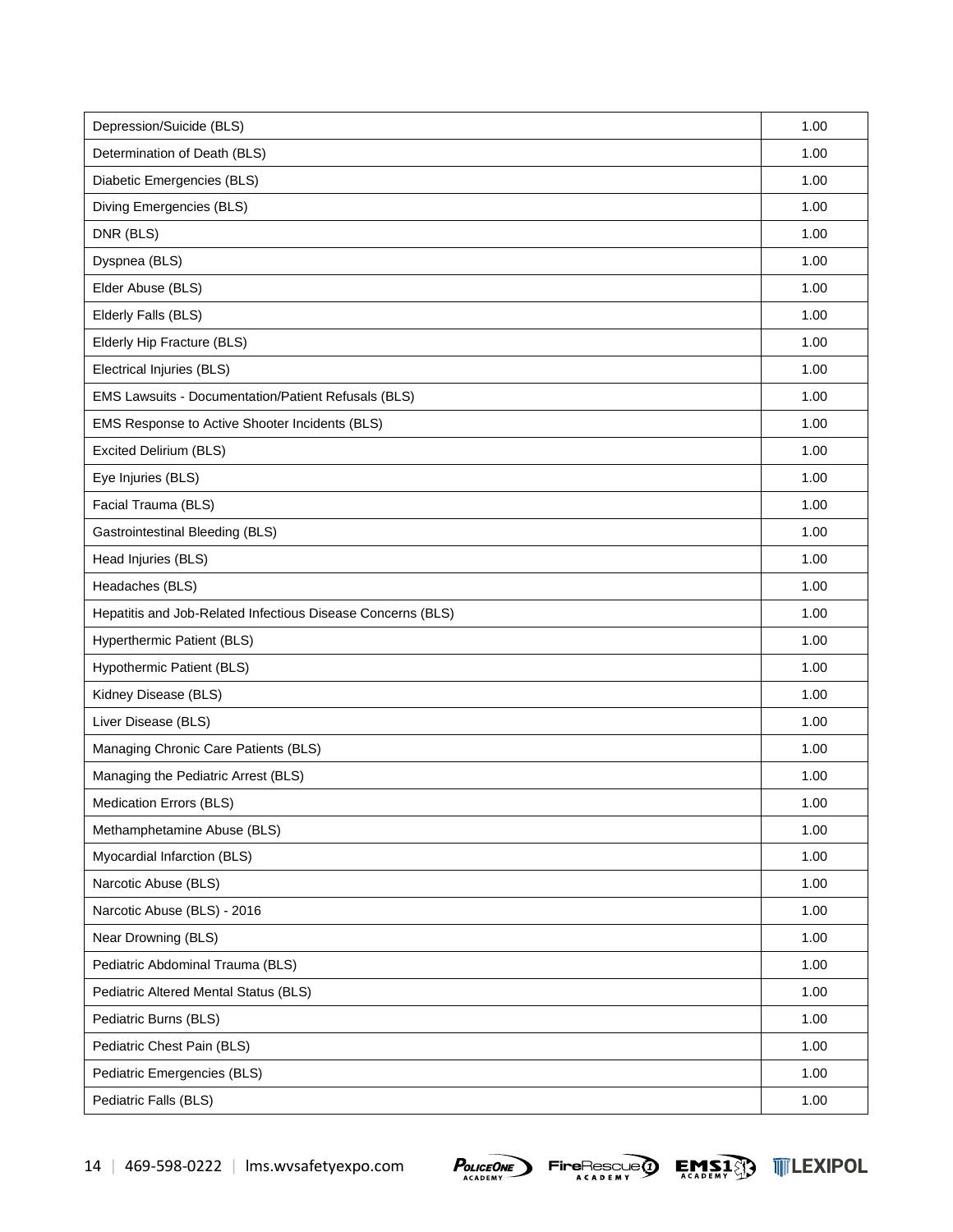| Pediatric Head Trauma (BLS)                                               | 1.00 |  |
|---------------------------------------------------------------------------|------|--|
| Pediatric Overdose (BLS)                                                  | 1.00 |  |
| Pediatric Seizures (BLS)                                                  | 1.00 |  |
| Pediatric Shock (BLS)                                                     | 1.00 |  |
| Pediatric Shortness Of Breath (BLS)                                       | 1.00 |  |
| Pediatric Spinal Injuries (BLS)                                           | 1.00 |  |
| Penetrating Neck Trauma (BLS)                                             | 1.00 |  |
| Pit Crew CPR (BLS)                                                        | 1.00 |  |
| Pregnancy and Dyspnea (BLS)                                               | 1.00 |  |
| Pregnancy and Trauma (BLS)                                                | 1.00 |  |
| Radiation Injuries (BLS)                                                  | 1.00 |  |
| Return of Spontaneous Circulation (BLS)                                   | 1.00 |  |
| Safe and Effective Pain Management (BLS)                                  | 1.00 |  |
| Safe Transport of the Pediatric Patient (BLS)                             | 1.00 |  |
| Scene Safety at MCI (BLS)                                                 | 1.00 |  |
| Seizures (BLS)                                                            | 1.00 |  |
| Sepsis (BLS)                                                              | 1.00 |  |
| Sickle Cell Crisis (BLS)                                                  | 1.00 |  |
| Snakebites And Stings (BLS)                                               | 1.00 |  |
| Spinal Injuries (BLS)                                                     | 1.00 |  |
| Spinal Motion Restriction (BLS)                                           | 1.00 |  |
| Stabbings (BLS)                                                           | 1.00 |  |
| Stroke (BLS)                                                              | 1.00 |  |
| Sudden Infant Death Syndrome (SIDS) (BLS)                                 | 1.00 |  |
| The Art of Patient Refusal (BLS)                                          | 1.00 |  |
| The Obese Patient (BLS)                                                   | 1.00 |  |
| Toxic Inhalations (BLS)                                                   | 1.00 |  |
| Treating Neck and Spinal Injuries (BLS)                                   | 1.00 |  |
| Triage (BLS)                                                              | 1.00 |  |
| Ventricular Assist Devices: Assessment and Treatment Considerations (BLS) | 1.00 |  |
| Wheezing (BLS)                                                            | 1.00 |  |
| <b>Medical/Clinical</b>                                                   |      |  |
| <b>HIV/AIDS</b>                                                           | 1.00 |  |
| Medication-Resistant Pathogens (MRSA, TB, VRE, C.Diff)                    | 1.00 |  |





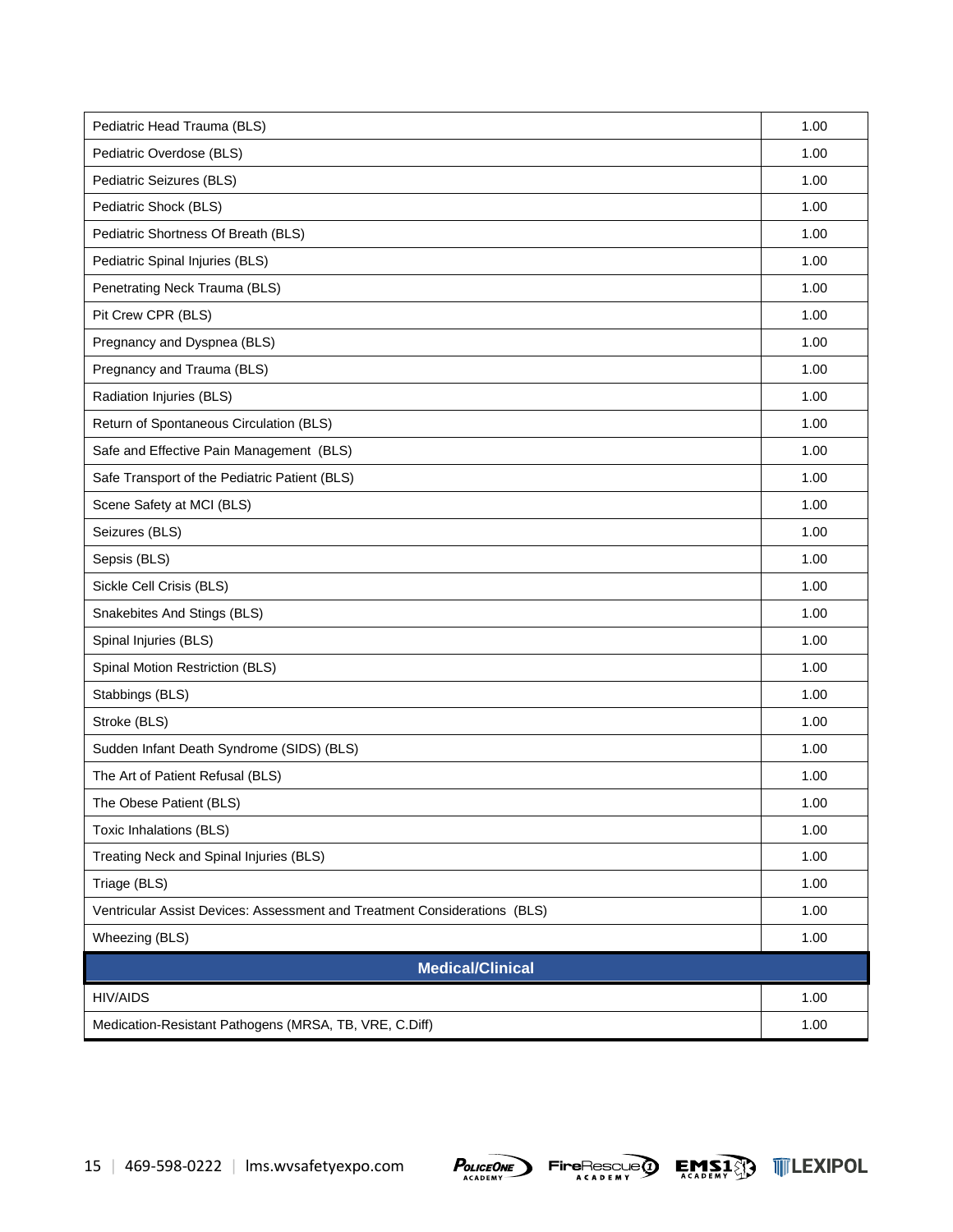| <b>Modern Medic (ALS)</b>                       |      |  |
|-------------------------------------------------|------|--|
| Drowning (ALS)                                  | 1.00 |  |
| Pediatric Toxic Ingestion (ALS)                 | 1.00 |  |
| <b>Modern Medic (BLS)</b>                       |      |  |
| Drowning (BLS)                                  | 1.00 |  |
| <b>Pediatric Care</b>                           |      |  |
| <b>Children with Complex Medical Conditions</b> | 1.00 |  |